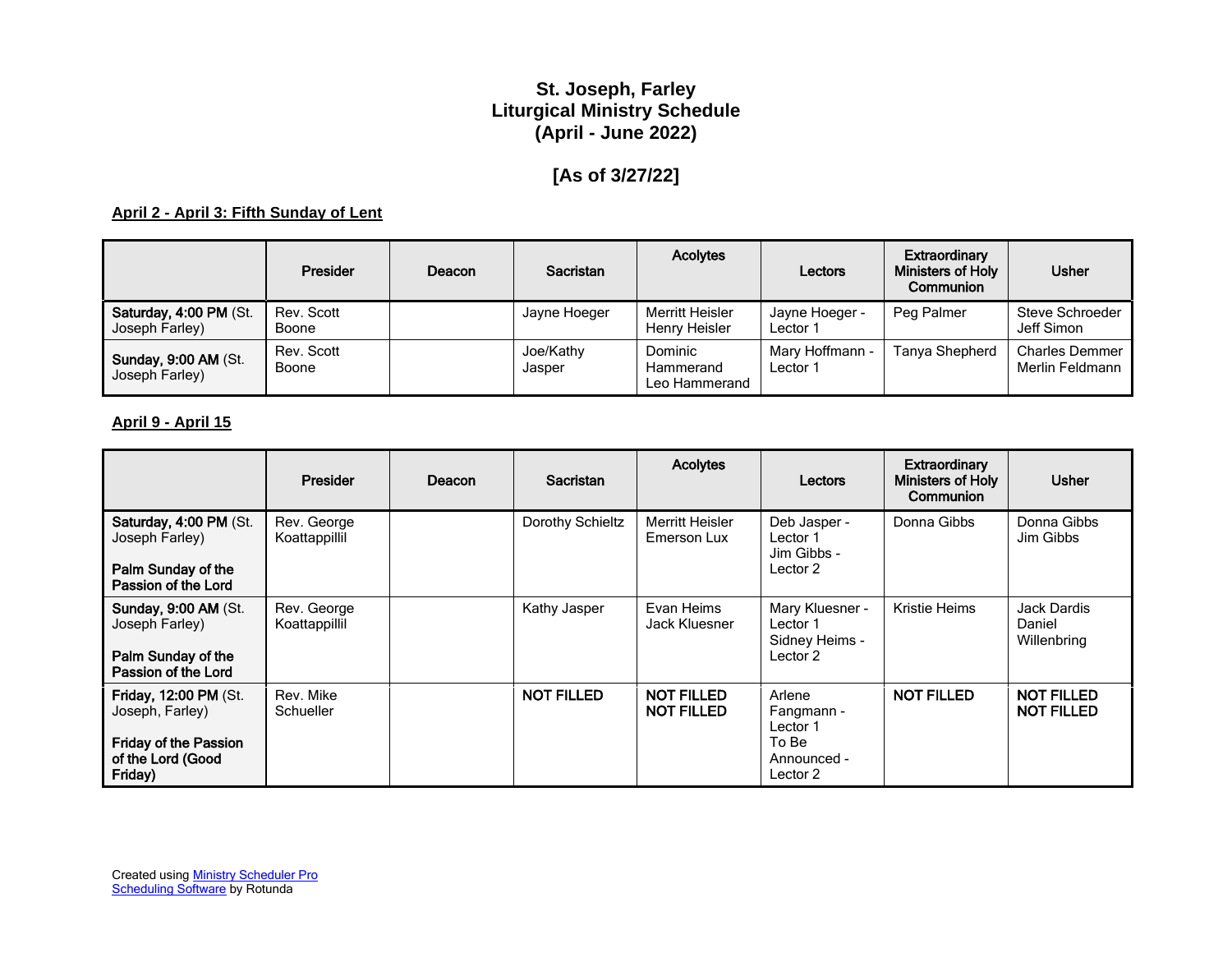### **April 16 - April 17**

|                                                                                                             | Presider               | Deacon                 | <b>Sacristan</b> | <b>Acolytes</b>                                                                                                | Lectors                                                                                                                 | Extraordinary<br><b>Ministers of Holy</b><br>Communion | <b>Usher</b>                                                                   |
|-------------------------------------------------------------------------------------------------------------|------------------------|------------------------|------------------|----------------------------------------------------------------------------------------------------------------|-------------------------------------------------------------------------------------------------------------------------|--------------------------------------------------------|--------------------------------------------------------------------------------|
| Saturday, 8:30 PM (St.<br>Joseph, Farley)<br><b>The Easter Vigil</b>                                        | Rev. Mike<br>Schueller | Deacon Nick<br>Elliott | Sue Kraus        | Will Brehm<br>Jude Brehm<br>Trenton<br>Hammerand<br>Leo Hammerand<br>Justin Kluesner<br><b>Garret Kluesner</b> | Molly Brehm<br>Tim Daly<br>Isaiah<br>Hammerand<br>Jayne Hoeger<br>Kim Koetz<br>Sue Kraus<br>Greg Lambert<br>Paul Silich | Steve Demmer<br>Von Demmer                             | Christine<br>Murphy<br>Olivia Murphy<br><b>NOT FILLED</b><br><b>NOT FILLED</b> |
| <b>Sunday, 9:00 AM (St.</b><br>Joseph Farley)<br><b>Easter Sunday of the</b><br>Resurrection of the<br>Lord | Rev. Scott<br>Boone    |                        | Mary Kluesner    | Isaiah<br>Hammerand<br>Jack Kluesner                                                                           | Mary Hoffmann -<br>Lector 1                                                                                             | Jill Beringer                                          | Dave Hermsen<br><b>Bill Kluesner</b>                                           |

### **April 23 - April 24: Second Sunday of Easter**

|                                               | Presider                    | Deacon | Sacristan        | <b>Acolytes</b>                                | Lectors                            | Extraordinary<br><b>Ministers of Holy</b><br>Communion | <b>Usher</b>                           |
|-----------------------------------------------|-----------------------------|--------|------------------|------------------------------------------------|------------------------------------|--------------------------------------------------------|----------------------------------------|
| Saturday, 4:00 PM (St.<br>Joseph Farley)      | Rev Sonny<br><b>DeClass</b> |        | Sue Kraus        | Sydney Lukes<br>Etta Lukes                     | <b>Breanna Lukes -</b><br>Lector 1 | Marlene Kramer                                         | Steve Schroeder<br>Jeff Simon          |
| <b>Sunday, 9:00 AM (St.</b><br>Joseph Farley) | Rev Sonny<br><b>DeClass</b> |        | Dorothy Schieltz | Dominic<br>Hammerand<br><b>Garret Kluesner</b> | Steve Kluesner -<br>Lector 1       | <b>Molly Schueller</b>                                 | Leon Feldmann<br><b>Bill Schueller</b> |

#### **April 30 - May 1: Third Sunday of Easter**

|                                          | <b>Presider</b> | Deacon                 | Sacristan    | <b>Acolytes</b>               | Lectors                    | <b>Extraordinary</b><br>Ministers of Holy<br>Communion | <b>Usher</b>                          |
|------------------------------------------|-----------------|------------------------|--------------|-------------------------------|----------------------------|--------------------------------------------------------|---------------------------------------|
| Saturday, 4:00 PM (St.<br>Joseph Farley) | Rev. Phil Kruse | Deacon Nick<br>Elliott | Jayne Hoeger | Henry Heisler<br>Sydney Lukes | Jayne Hoeger -<br>Lector 1 | Von Demmer<br>Deacon Nick<br>Elliott                   | <b>Bill Bell</b><br><b>NOT FILLED</b> |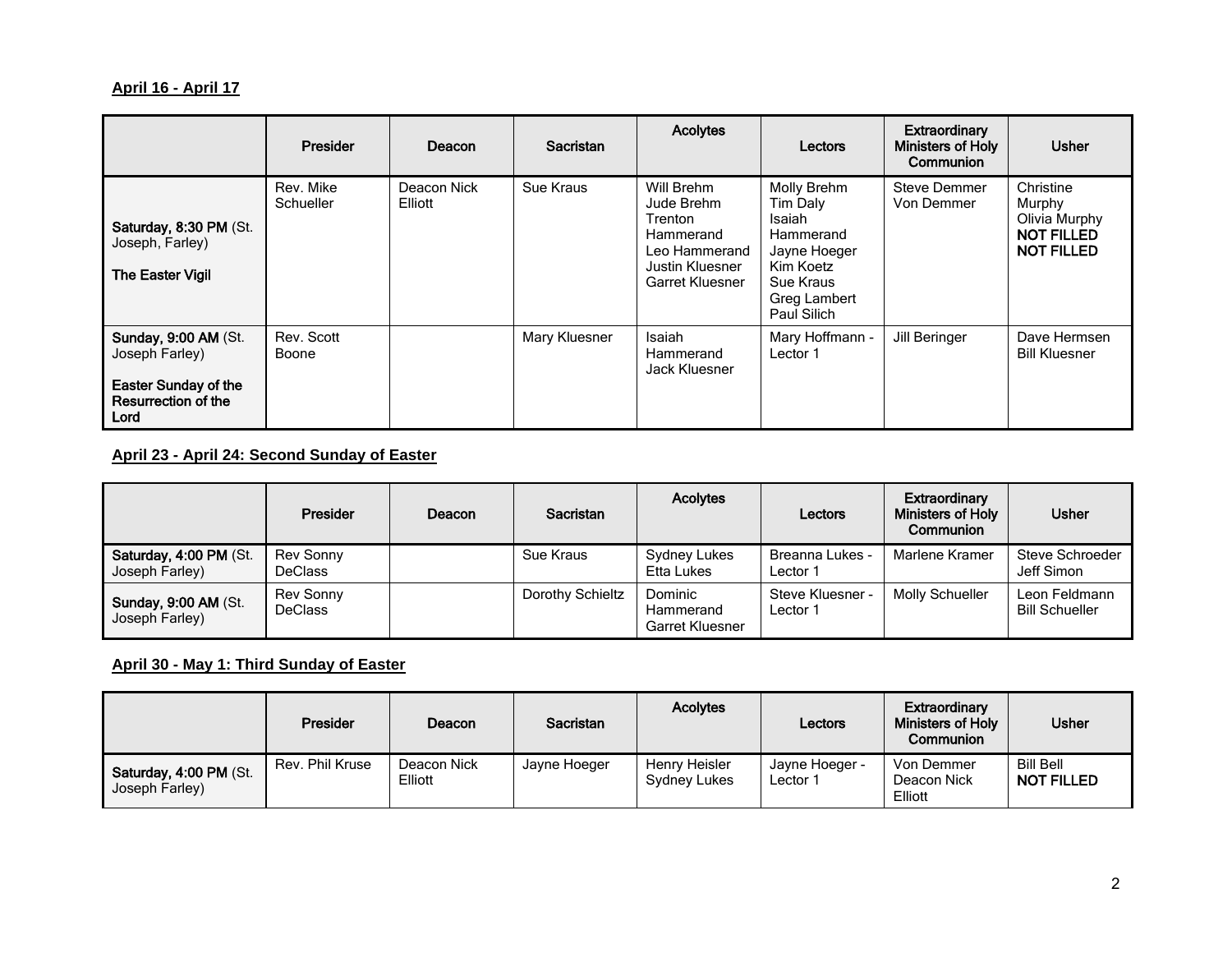|                                               | <b>Presider</b> | Deacon               | <b>Sacristan</b>    | <b>Acolytes</b>             | Lectors                      | Extraordinary<br>Ministers of Holy<br>Communion | <b>Usher</b>                                  |
|-----------------------------------------------|-----------------|----------------------|---------------------|-----------------------------|------------------------------|-------------------------------------------------|-----------------------------------------------|
| <b>Sunday, 9:00 AM (St.</b><br>Joseph Farley) | Rev. Phil Kruse | Deacon Jack<br>Wolfe | Joe/Kathy<br>Jasper | Evan Heims<br>Jack Kluesner | Betty Brunsman<br>- Lector 1 | Caroline<br>Kluesner<br>Deacon Jack<br>Wolfe    | <b>Charles Demmer</b><br><b>Todd Kluesner</b> |

### **May 7 - May 8: Fourth Sunday of Easter**

|                                               | Presider            | Deacon                  | <b>Sacristan</b>    | <b>Acolytes</b>                | Lectors                     | Extraordinary<br>Ministers of Holy<br>Communion | <b>Usher</b>                  |
|-----------------------------------------------|---------------------|-------------------------|---------------------|--------------------------------|-----------------------------|-------------------------------------------------|-------------------------------|
| Saturday, 4:00 PM (St.<br>Joseph Farley)      | Rev. Scott<br>Boone |                         | Dorothy Schieltz    | Merritt Heisler<br>Emerson Lux | Beth Jarding -<br>Lector 1  | Janet<br>Wulfekuhle                             | Jeff Simon<br>Lvle Wulfekuhle |
| <b>Sunday, 9:00 AM (St.</b><br>Joseph Farley) | Rev. Scott<br>Boone | Deacon Dan<br>O'Connell | Connie<br>Schueller | Jordan Jasper<br>Beaux Jasper  | Mary Hoffmann -<br>Lector 1 | Deacon Dan<br>O'Connell                         | Merlin Feldmann<br>Jerry Pins |

### **May 14 - May 15: Fifth Sunday of Easter**

|                                          | Presider    | Deacon | <b>Sacristan</b> | <b>Acolytes</b>                             | Lectors                     | Extraordinary<br>Ministers of Holy<br>Communion | <b>Usher</b>                        |
|------------------------------------------|-------------|--------|------------------|---------------------------------------------|-----------------------------|-------------------------------------------------|-------------------------------------|
| Saturday, 4:00 PM (St.<br>Joseph Farley) | Divine Word |        | Deb Jasper       | Sydney Lukes<br>Etta Lukes                  | Jim Gibbs -<br>Lector 1     | Steve Demmer                                    | Bill Bell<br>Donna Gibbs            |
| Sunday, 9:00 AM (St.<br>Joseph Farley)   | Divine Word |        | Mary Kluesner    | Isaiah<br>Hammerand<br>Dominic<br>Hammerand | Jim Hammerand<br>- Lector 1 | George Heisler                                  | Jack Dardis<br>William<br>Schueller |

### **May 21 - May 22: Sixth Sunday of Easter**

|                                          | <b>Presider</b>        | Deacon | <b>Sacristan</b> | <b>Acolytes</b>                         | Lectors                          | Extraordinary<br>Ministers of Holy<br>Communion | <b>Usher</b>                                  |
|------------------------------------------|------------------------|--------|------------------|-----------------------------------------|----------------------------------|-------------------------------------------------|-----------------------------------------------|
| Saturday, 4:00 PM (St.<br>Joseph Farley) | Rev. Mike<br>Schueller |        | Sue Kraus        | Merritt Heisler<br>Etta Lukes           | Judy Gaul -<br>Lector 1          | Jenna Maiers                                    | Steve Schroeder<br>Lyle Wulfekuhle            |
| Sunday, 9:00 AM (St.<br>Joseph Farley)   | Rev. Mike<br>Schueller |        | Dorothy Schieltz | Jack Kluesner<br><b>Garret Kluesner</b> | Arlene<br>Fangmann -<br>Lector 1 | Becky Bell                                      | <b>Todd Kluesner</b><br><b>Bill Schueller</b> |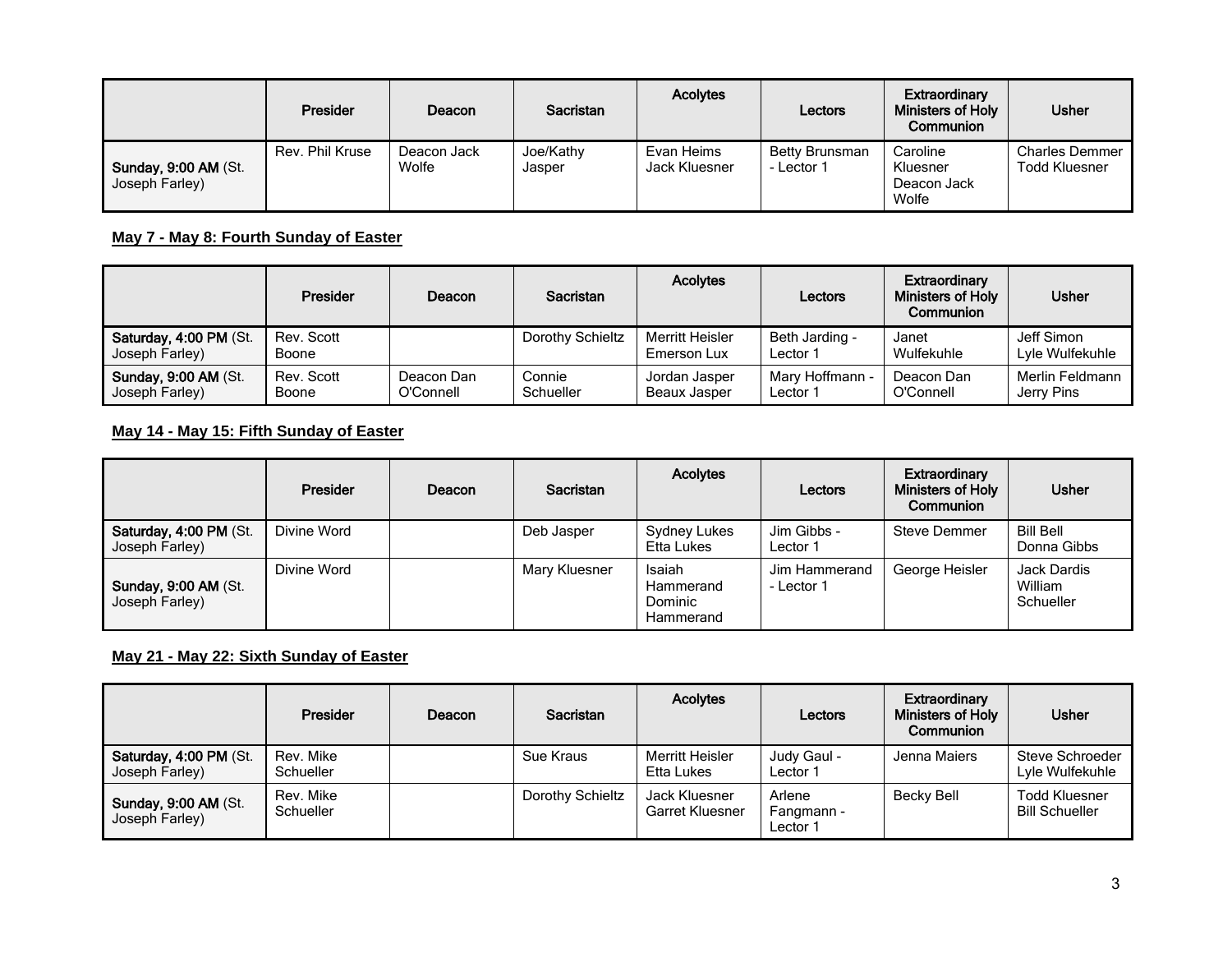### **May 28 - May 29: The Ascension of the Lord**

|                                               | <b>Presider</b> | Deacon              | <b>Sacristan</b>    | <b>Acolytes</b>               | Lectors                     | Extraordinary<br><b>Ministers of Holy</b><br>Communion | <b>Usher</b>                                 |
|-----------------------------------------------|-----------------|---------------------|---------------------|-------------------------------|-----------------------------|--------------------------------------------------------|----------------------------------------------|
| Saturday, 4:00 PM (St.<br>Joseph Farley)      | Fr. Aris Martin |                     | Jayne Hoeger        | Henry Heisler<br>Emerson Lux  | Jayne Hoeger -<br>Lector 1  | M. Kay Savolt                                          | <b>Bill Bell</b><br>Lyle Wulfekuhle          |
| <b>Sunday, 9:00 AM (St.</b><br>Joseph Farley) | Divine Word     | Deacon Jim<br>Koetz | Joe/Kathy<br>Jasper | Jordan Jasper<br>Beaux Jasper | Mary Hoffmann -<br>Lector 1 | Deacon Jim<br>Koetz                                    | <b>Bill Kluesner</b><br>William<br>Schueller |

#### **June 4 - June 5: Pentecost**

|                                               | <b>Presider</b> | Deacon                 | Sacristan           | <b>Acolytes</b>                      | Lectors                     | Extraordinary<br><b>Ministers of Holy</b><br>Communion | <b>Usher</b>               |
|-----------------------------------------------|-----------------|------------------------|---------------------|--------------------------------------|-----------------------------|--------------------------------------------------------|----------------------------|
| Saturday, 4:00 PM (St.<br>Joseph Farley)      | Rev. Phil Kruse | Deacon Nick<br>Elliott | Dorothy Schieltz    | Sydney Lukes<br>Etta Lukes           | Breanna Lukes -<br>Lector 1 | Deacon Nick<br>Elliott<br>Ellen Smith                  | Phil Brown<br>Jeff Simon   |
| <b>Sunday, 9:00 AM (St.</b><br>Joseph Farley) | Rev. Phil Kruse | Deacon Jim<br>Koetz    | Connie<br>Schueller | Leo Hammerand<br>Isaiah<br>Hammerand | Jim Hammerand<br>- Lector 1 | <b>Bonnie Heisler</b><br>Deacon Jim<br>Koetz           | Dave Hermsen<br>Jerry Pins |

### **June 11 - June 12: The Most Holy Trinity**

|                                          | Presider            | Deacon | <b>Sacristan</b> | <b>Acolytes</b>                      | Lectors                    | Extraordinary<br><b>Ministers of Holy</b><br>Communion | <b>Usher</b>                            |
|------------------------------------------|---------------------|--------|------------------|--------------------------------------|----------------------------|--------------------------------------------------------|-----------------------------------------|
| Saturday, 4:00 PM (St.<br>Joseph Farley) | Rev. Scott<br>Boone |        | Deb Jasper       | Merritt Heisler<br>Emerson Lux       | Judy Gaul -<br>Lector 1    | Peg Palmer                                             | Jim Gibbs<br>Donna Gibbs                |
| Sunday, 9:00 AM (St.<br>Joseph Farley)   | Rev. Scott<br>Boone |        | Mary Kluesner    | Evan Heims<br><b>Garret Kluesner</b> | Sidney Heims -<br>Lector 1 | Bede<br>Willenbring                                    | Steve Kluesner<br>Daniel<br>Willenbring |

### **June 18 - June 19: The Most Holy Body and Blood of Christ (Corpus Christi)**

|                                          | <b>Presider</b> | Deacon | <b>Sacristan</b> | <b>Acolytes</b>            | Lectors                            | Extraordinary<br>Ministers of Holy<br>Communion | <b>Usher</b>                     |
|------------------------------------------|-----------------|--------|------------------|----------------------------|------------------------------------|-------------------------------------------------|----------------------------------|
| Saturday, 4:00 PM (St.<br>Joseph Farley) | Divine Word     |        | Sue Kraus        | Sydney Lukes<br>Etta Lukes | <b>Breanna Lukes -</b><br>Lector 1 | Beth Jarding                                    | Jim Schlichte<br>Lyle Wulfekuhle |